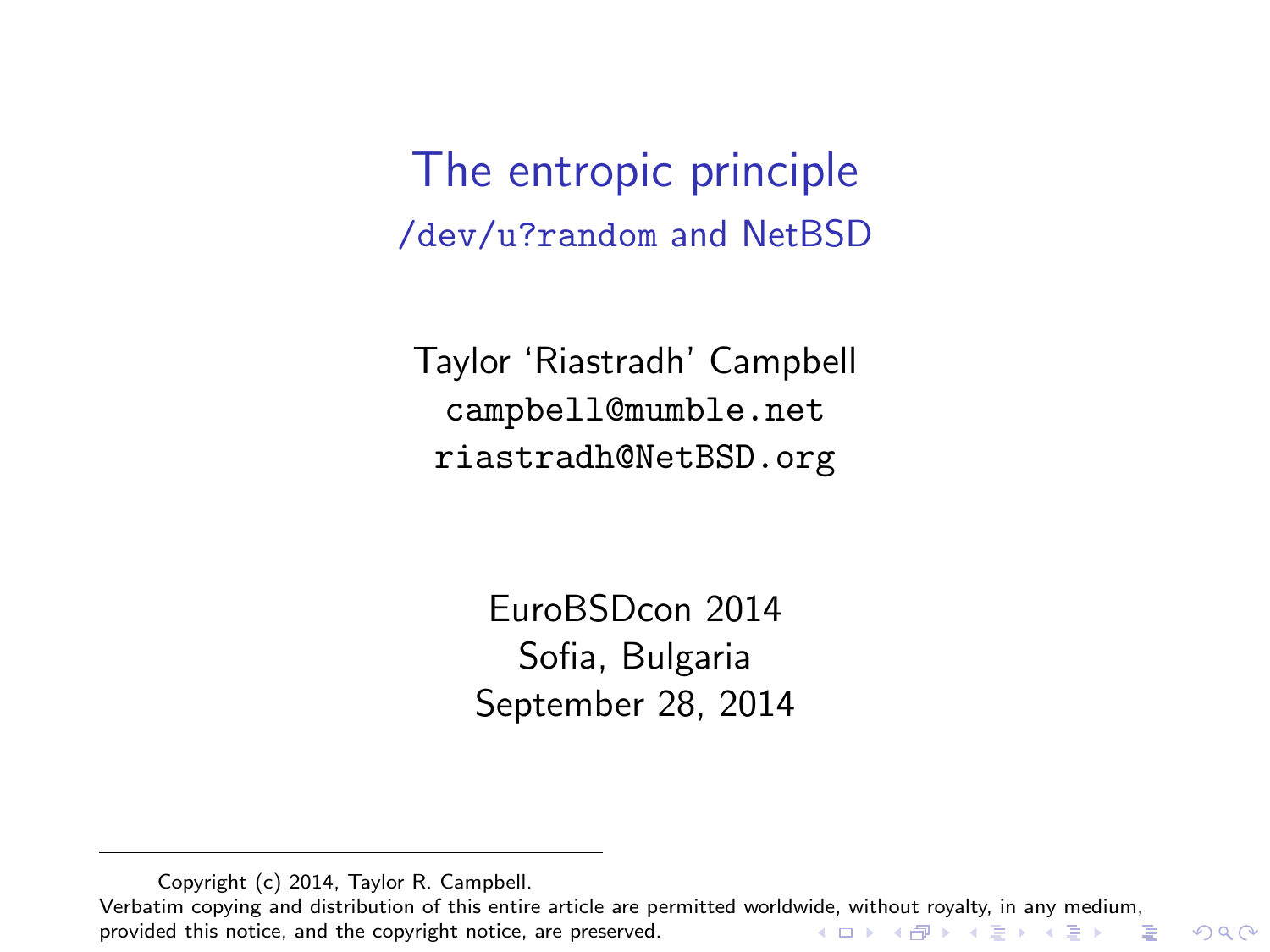# <span id="page-1-0"></span>Use /dev/urandom.

K ロ ▶ K @ ▶ K 할 ▶ K 할 ▶ | 할 | ⊙Q @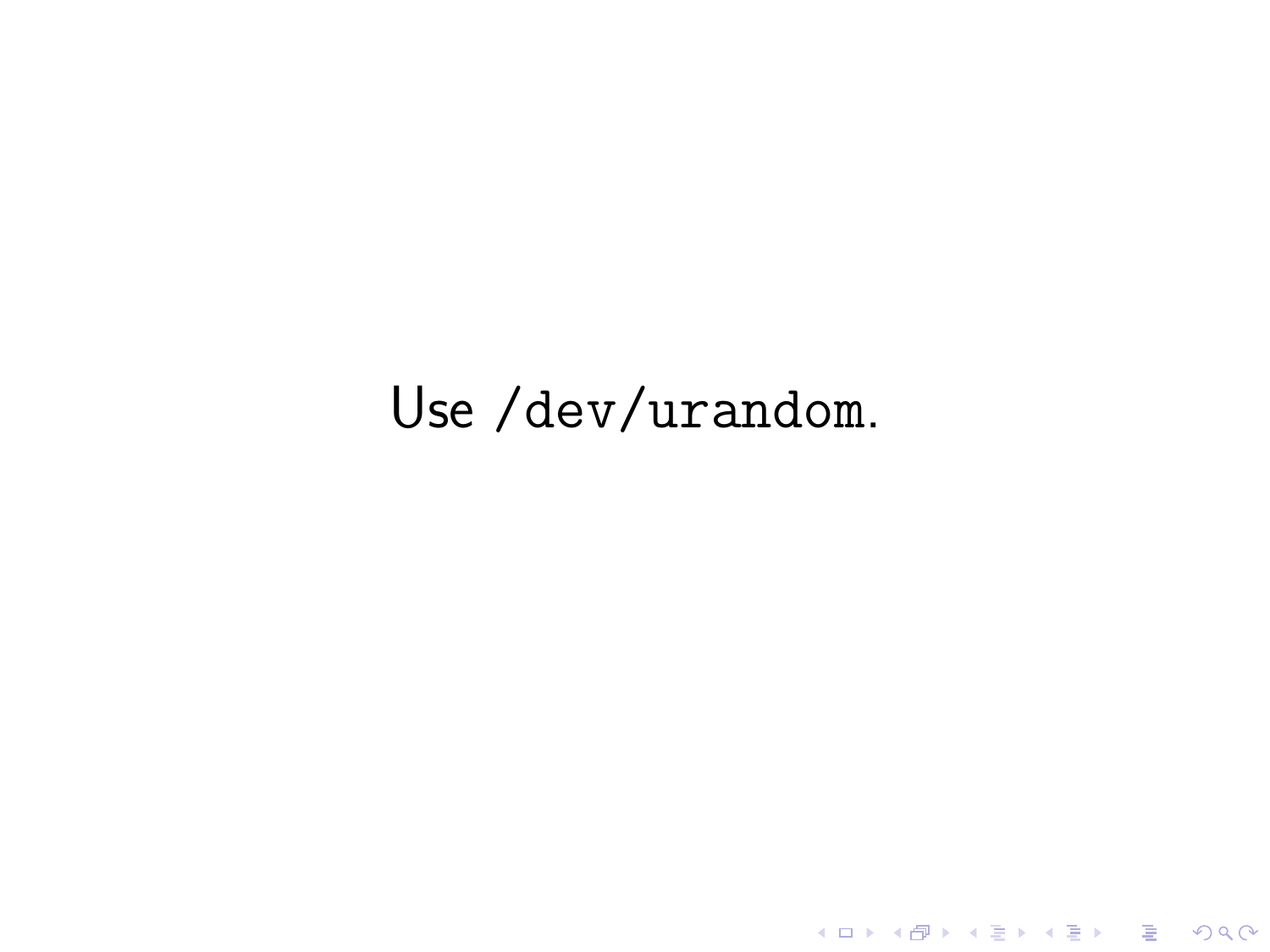### What is /dev/u?random?

▶ /dev/random and /dev/urandom are device files on all modern Unix systems.

**K ロ ▶ K @ ▶ K 할 X X 할 X → 할 X → 9 Q Q ^** 

- $\triangleright$  Can't predict what you will read from them.
- $\blacktriangleright$  (Writes influence future reads.)
- $\triangleright$  Reading from /dev/random sometimes blocks.

Much cargo-cult voodoo surrounds /dev/u?random.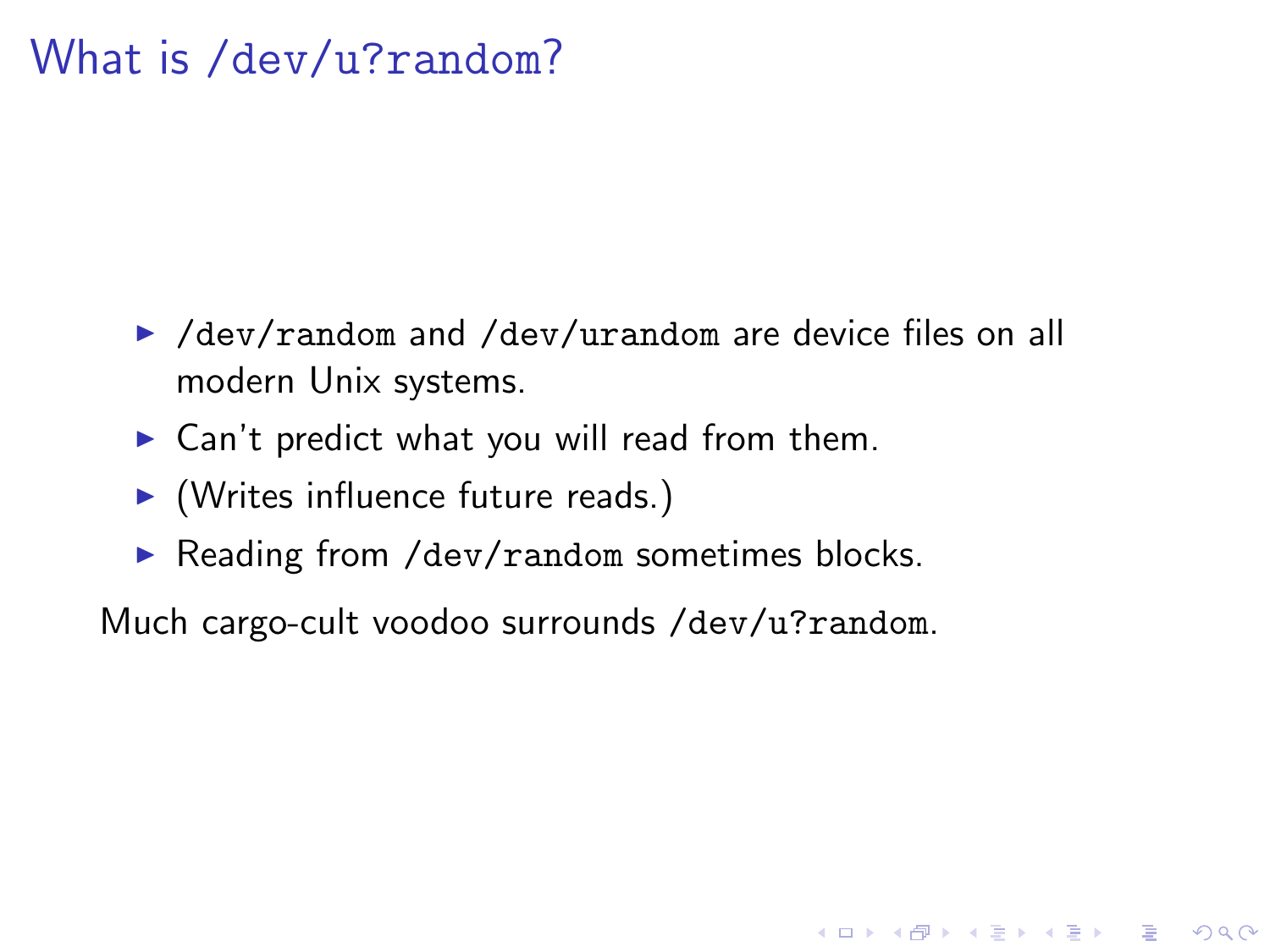## Unpredictability matters

- $\blacktriangleright$  There are bad guys on the internet.
- $\blacktriangleright$  They want to eavesdrop on our conversations.
- $\blacktriangleright$  They want to intercept our conversations.



We need crypto to defend against this, and crypto needs unpredictable secrets.

Photo copyright (c) by Kit Fox/Medill DC under CC-BY 2.0, cropped from original at <https://www.flickr.com/photos/medilldc/6797228431/>**KORKA SERKER ORA**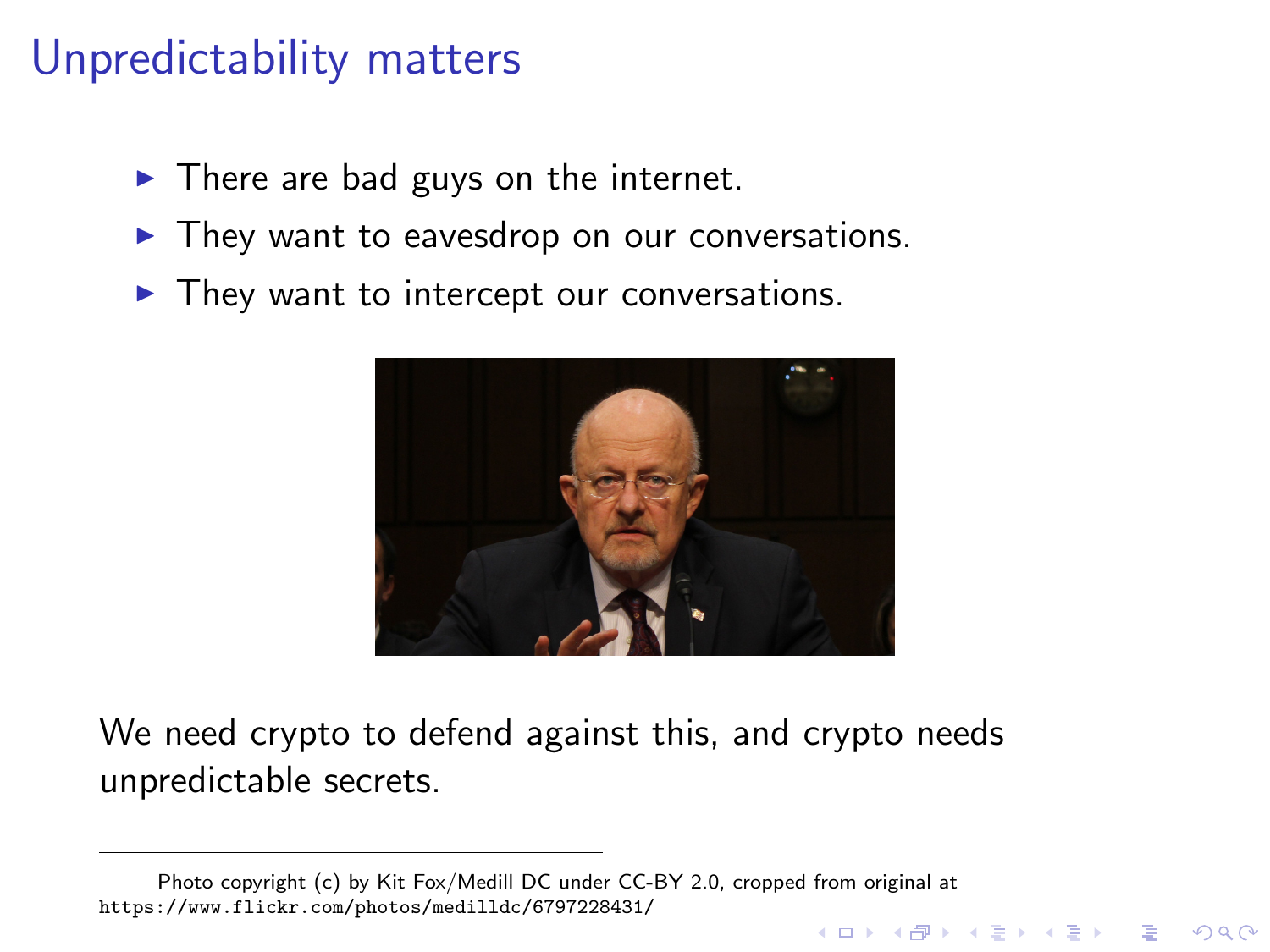#### Unpredictability matters

What happens if you use crypto with predictable secrets?

- $\triangleright$  Smart cards generated keys for Taiwan's national identity database with broken RNGs leading to repeated and factorable keys: <http://smartfacts.cr.yp.to/>
- $\triangleright$  Sony used ECDSA with a broken RNG to sign Playstation firmware updates, revealing the signing key.
- $\triangleright$  Millions of embedded devices on the internet have private RSA keys with factors in common generated from the same RNG states: <https://factorable.net/> (Mining Your P's and  $Q's$ ).
- $\triangleright$  The NSA chose to backdoor the US's pseudorandom number generation standard, NIST SP800-90A, with Dual EC DRBG.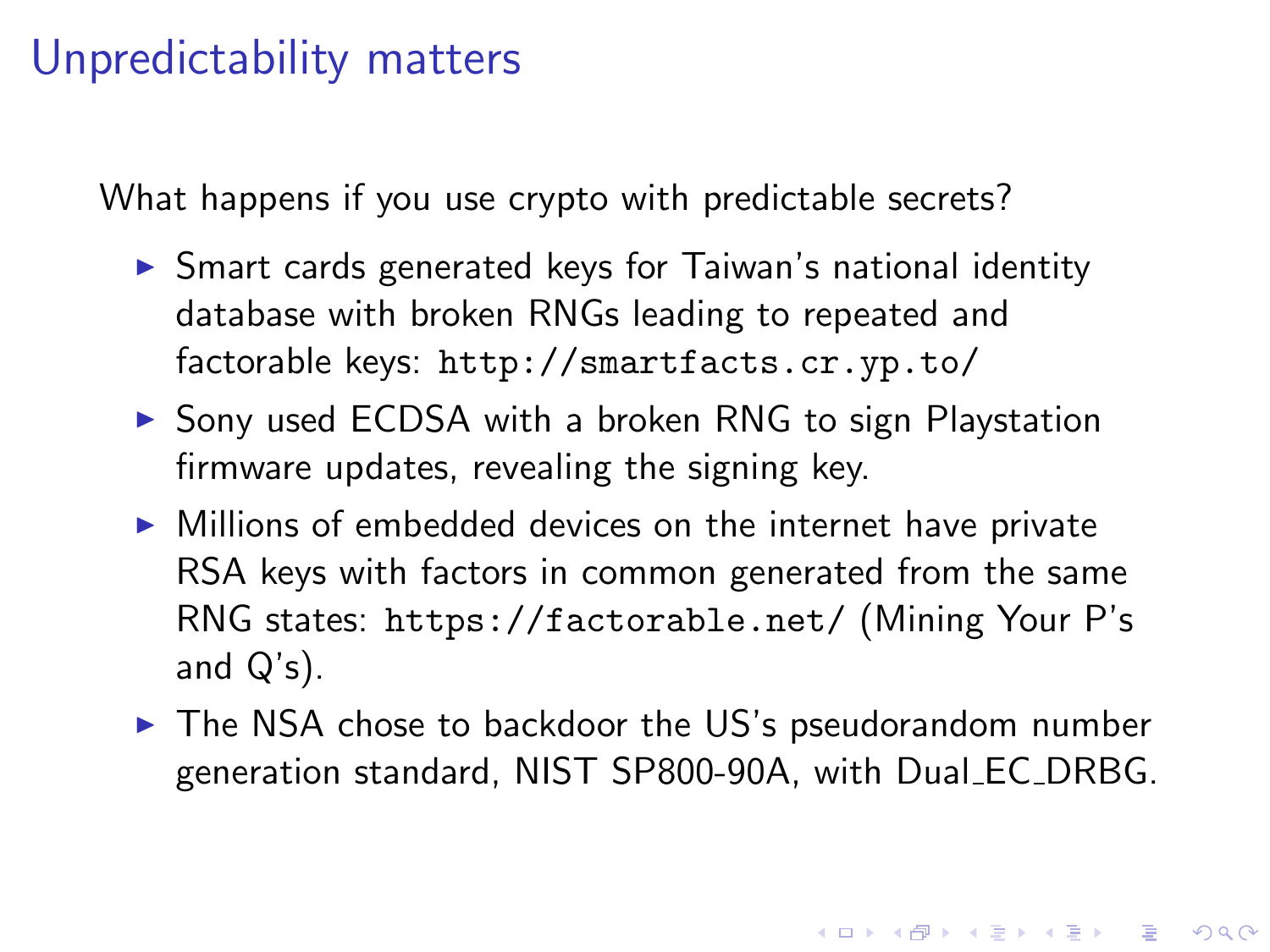# Security modelling

- $\triangleright$  APPI ICATION: Generate bits with uniform distribution for user programs.
- $\blacktriangleright$  THREAT MODEL(S):
	- $\blacktriangleright$  Attacker may read other bits from /dev/u?random.
	- Attacker may influence /dev/u?random.
	- $\triangleright$  Attacker may compromise the kernel and get the internal state of /dev/u?random.

4 D > 4 P + 4 B + 4 B + B + 9 Q O

▶ SECURITY PROPERTY: Attacker must not predict any outputs not witnessed!

(Can't attain the security property against attacker who compromises the kernel, but some people worry about theoretically approximating it for some reason.)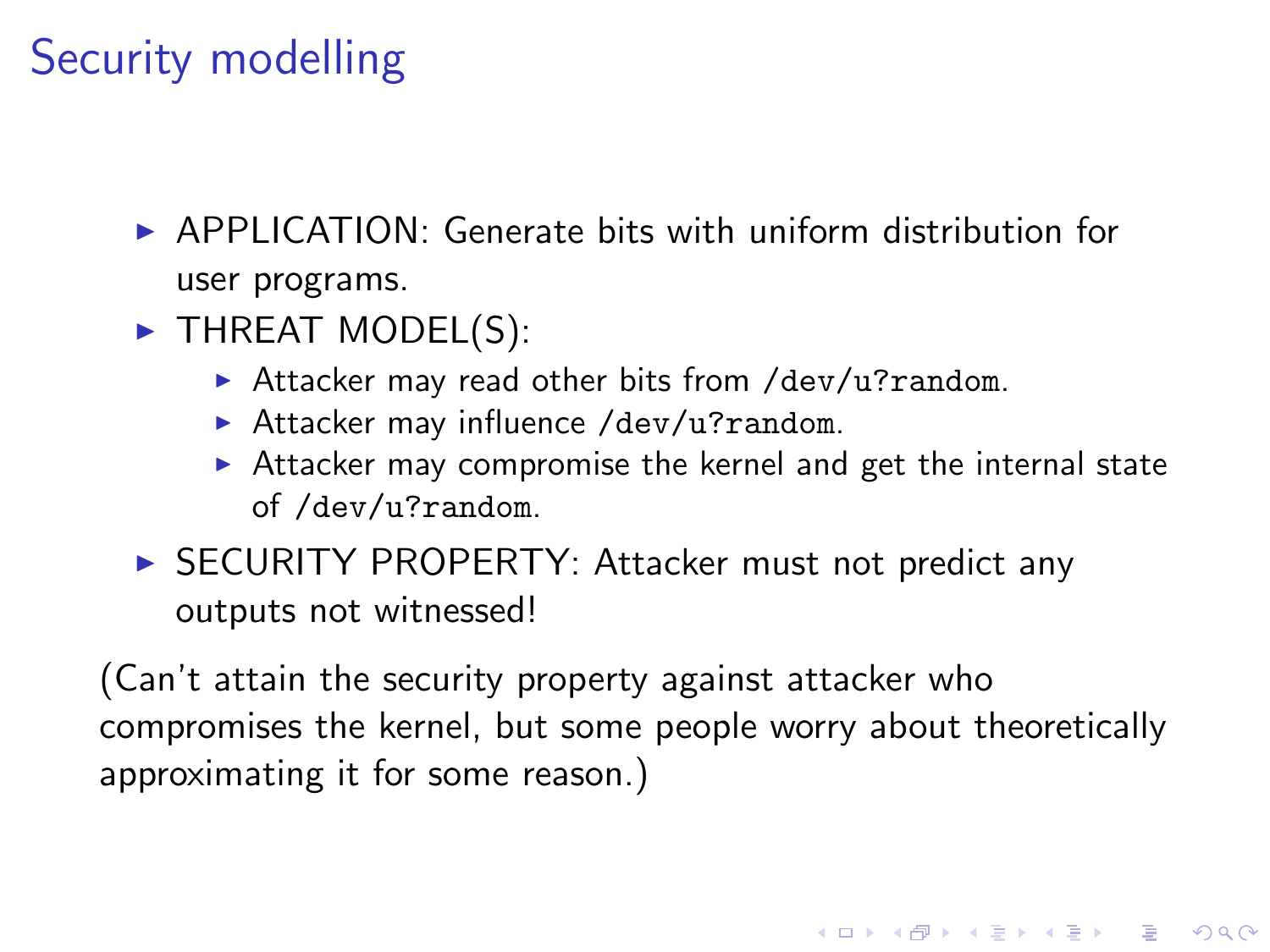## Formalizing unpredictability

- $\triangleright$  Random variable X: observable physical system which can take on possible values  $x_0, x_1, \ldots, x_{n-1}$ .
- Probability that we observe X to have value x:  $Pr[X = x]$ .
- $\triangleright$  Observation of X may not be predictable, but how do we formalize measuring how unpredictable?

**K ロ ▶ K @ ▶ K 할 X X 할 X → 할 X → 9 Q Q ^**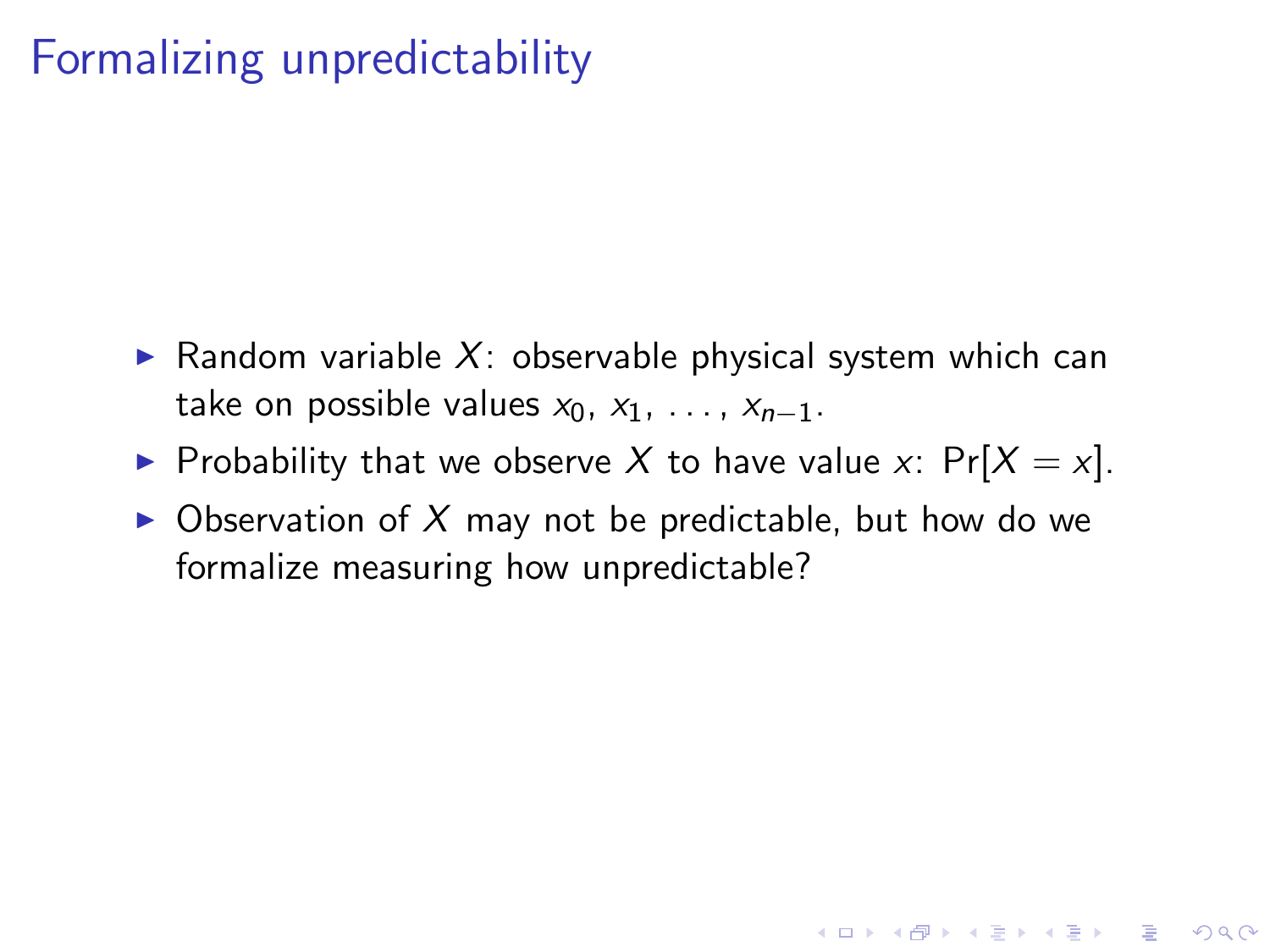## Formalizing unpredictability: Shannon entropy

 $\triangleright$  Popular approach to measure unpredictability of X is Shannon entropy, in units of bits:

$$
H[X] = -\sum_i \Pr[X = x_i] \log_2 \Pr[X = x_i],
$$

giving average bits of information per bit of observation of  $X$ . If X is drawn from  $\{00, 01, 10, 11\}$ , and

$$
Pr[X = 00] = Pr[X = 11] = 1/2,
$$
  
Pr[X = 01] = Pr[X = 10] = 0,

then  $H[X] = 1$ , so since an observation of X has two bits, X has half a bit of information per bit of observation.

4 D > 4 P + 4 B + 4 B + B + 9 Q O

 $\triangleright$  Guessing this is only as hard as guessing what a single coin flip was, not two coin flips in a row.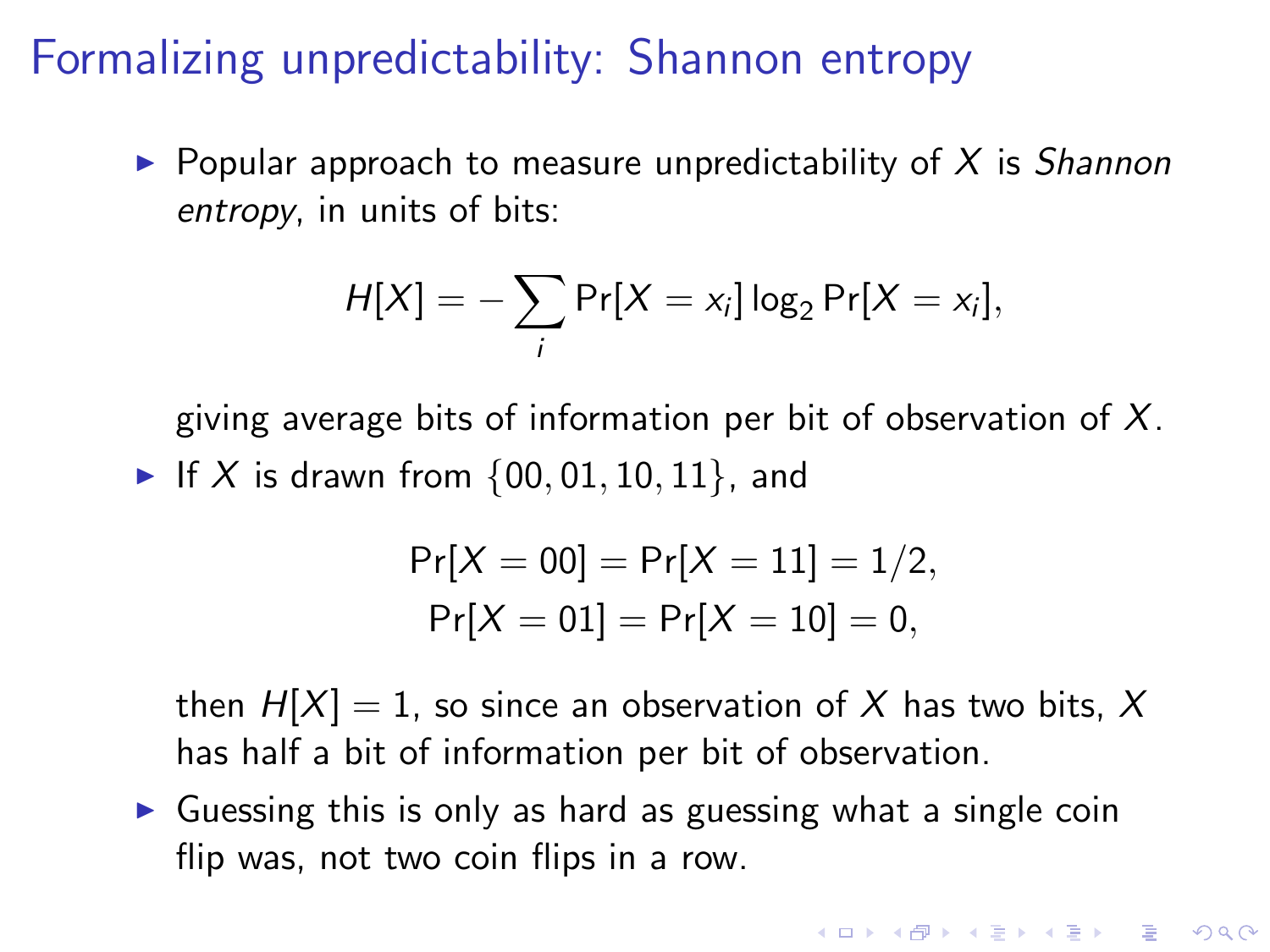Formalizing unpredictability: not Shannon entropy

**In** Shannon entropy is no good for crypto: if there are  $2^{255} + 1$ possibilities for  $X$ , and

$$
Pr[X = x] = \begin{cases} 1/2, & \text{if } x = \text{'hunter2'}; \\ 1/2^{256} & \text{otherwise,} \end{cases}
$$
 (1)

4 D > 4 P + 4 B + 4 B + B + 9 Q O

then  $H[X] \approx 128$ , but I don't have to try  $2^{127}$  possibilities before I can probably guess your password — I have a pretty good guess what it is!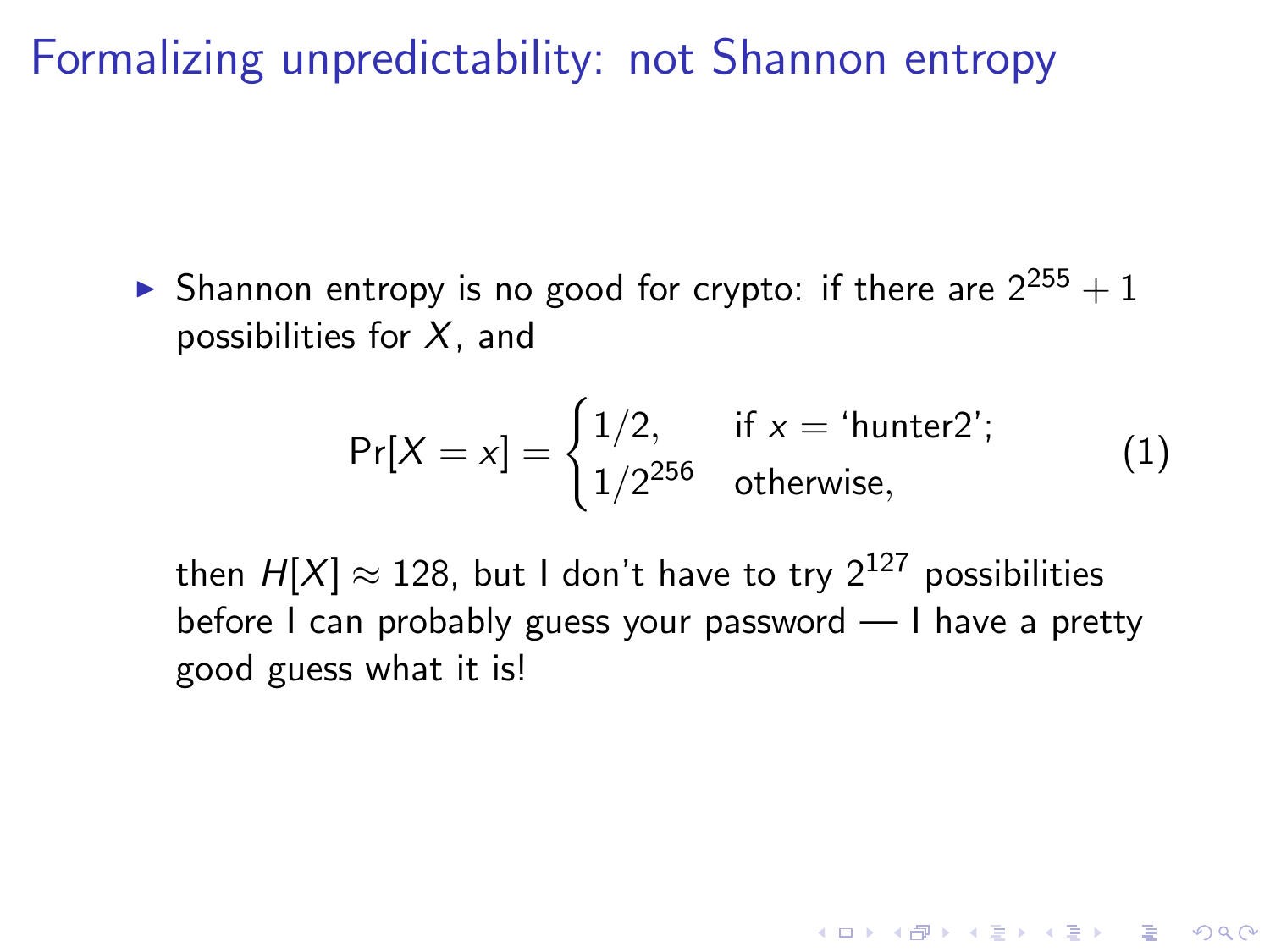Formalizing unpredictability: min-entropy

 $\triangleright$  Crypto instead uses min-entropy:

$$
H_{\infty}[X] = -\max_{i} \log_2 \Pr[X = x_i]. \tag{2}
$$

**KORK ERKER ADE YOUR** 

- $\triangleright$  Min-entropy estimates the difficulty of the *best strategy* at guessing  $X$ .
- If X is drawn uniformly from k-bit strings, then  $H_{\infty}[X] = k$ , which is as good as you can get!
- $\triangleright$  Standard crypto practice is to use uniform distributions with  $k = 128$  or  $k = 256$  for key material.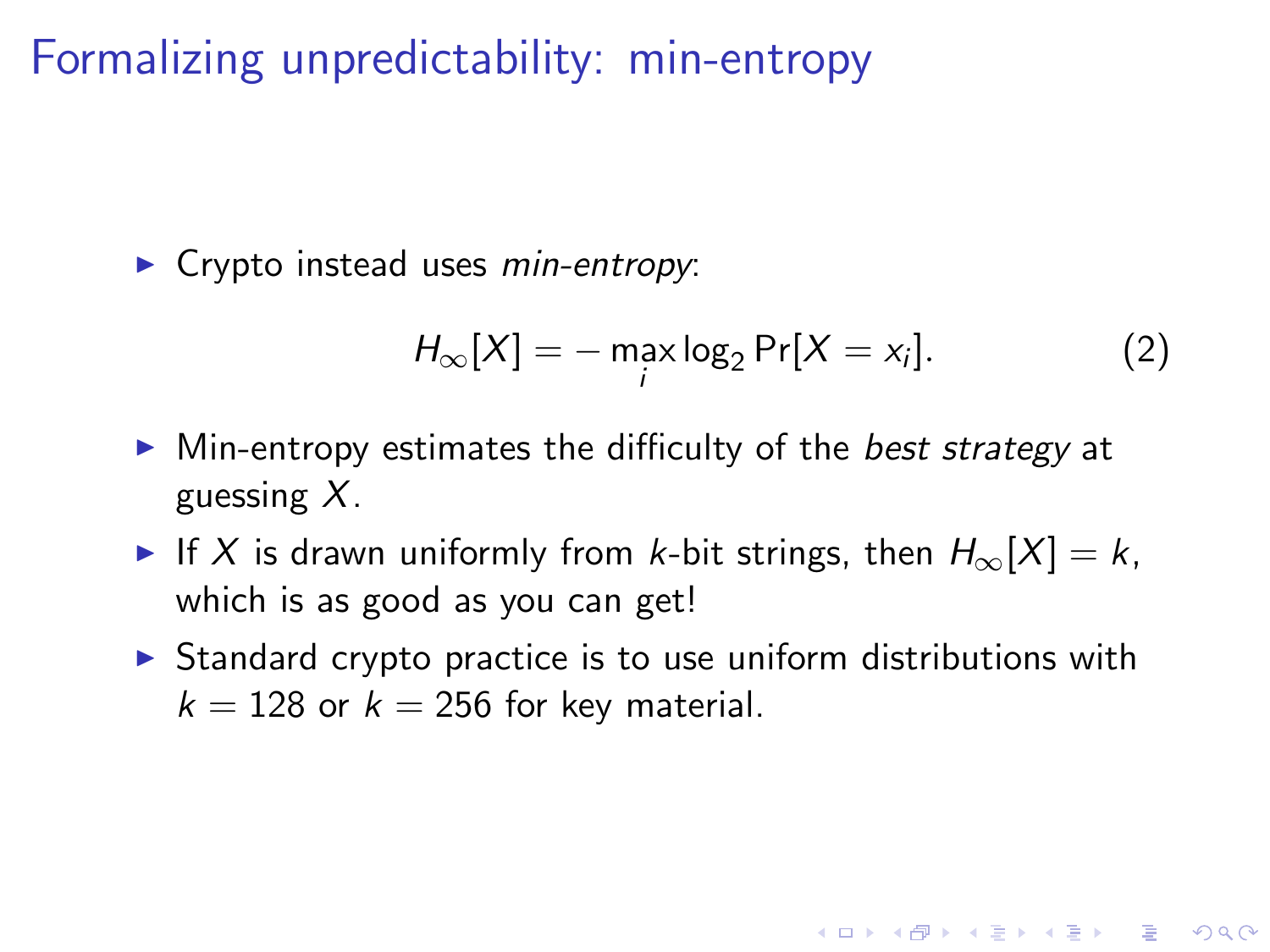### /dev/u?random as random variable

- Extemble Kernel's job is to make the random variable of reading  $k$  bits from /dev/u?random have  $k$  bits of entropy.
- $\blacktriangleright$  How does it choose the bits?
- $\triangleright$  Computer programs (single-threaded) are supposed to be deterministic!

**KORKA SERKER ORA**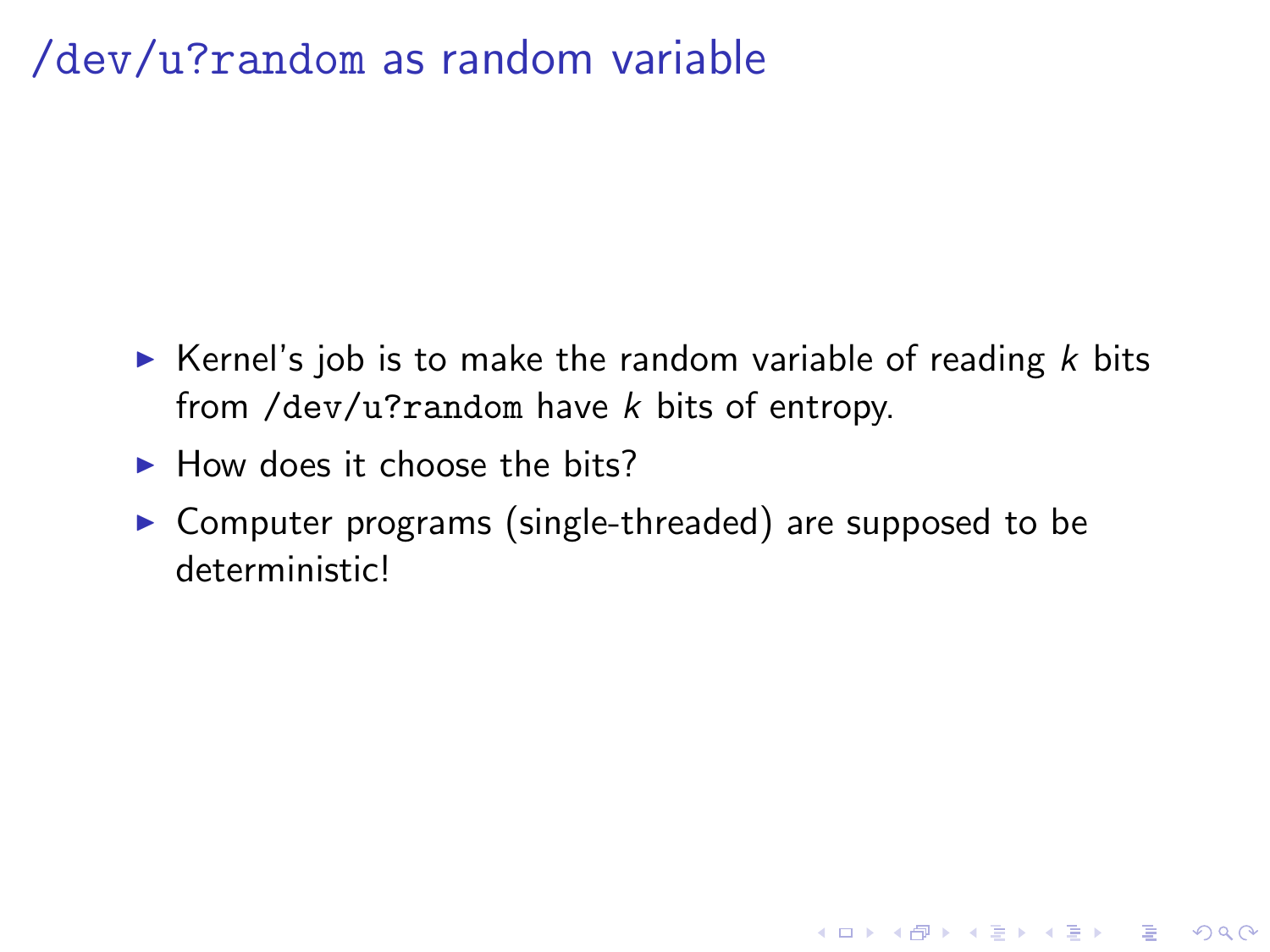#### Entropy sources

 $\triangleright$  Computers make nondeterministic observations: clock skew, network packets, keyboard input, disk seek times.

% gpg --gen-key

...

Please bang on the keyboard like a monkey to ensure there's enough entropy!

- $\triangleright$  These entropy sources are random variables with highly nonuniform distribution.
- $\triangleright$  Attacker may influence them: send regular network packets, bang on the keyboard like a robot, &c.

4 D > 4 P + 4 B + 4 B + B + 9 Q O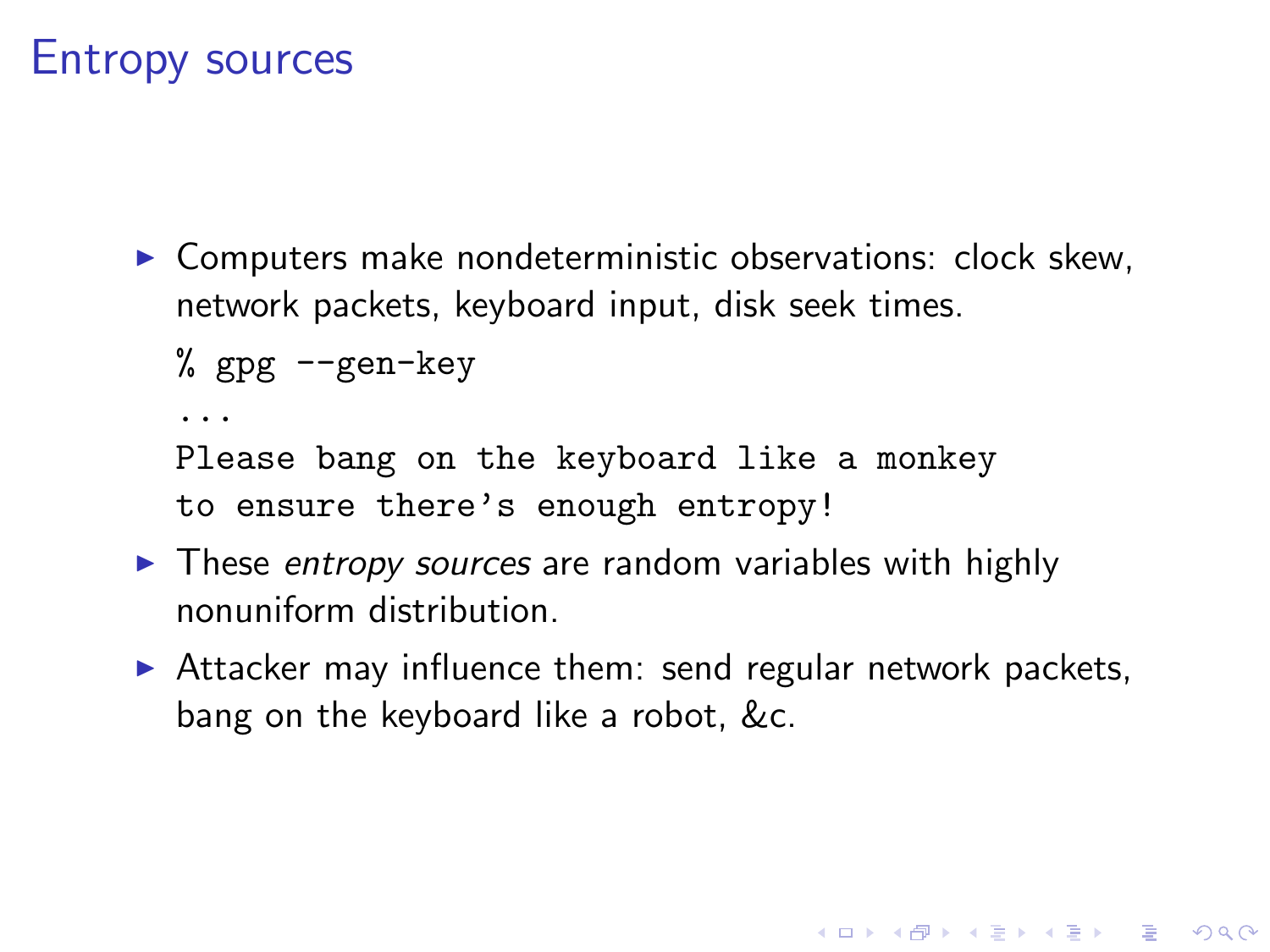## Entropy pooling and distribution

- $\triangleright$  Kernel combines entropy sources with crypto magic called entropy extractors.
- $\triangleright$  Kernel uses output as seed for deterministic pseudorandom number generator when you read from /dev/u?random.

K ロ ▶ K @ ▶ K 할 > K 할 > 1 할 > 1 이익어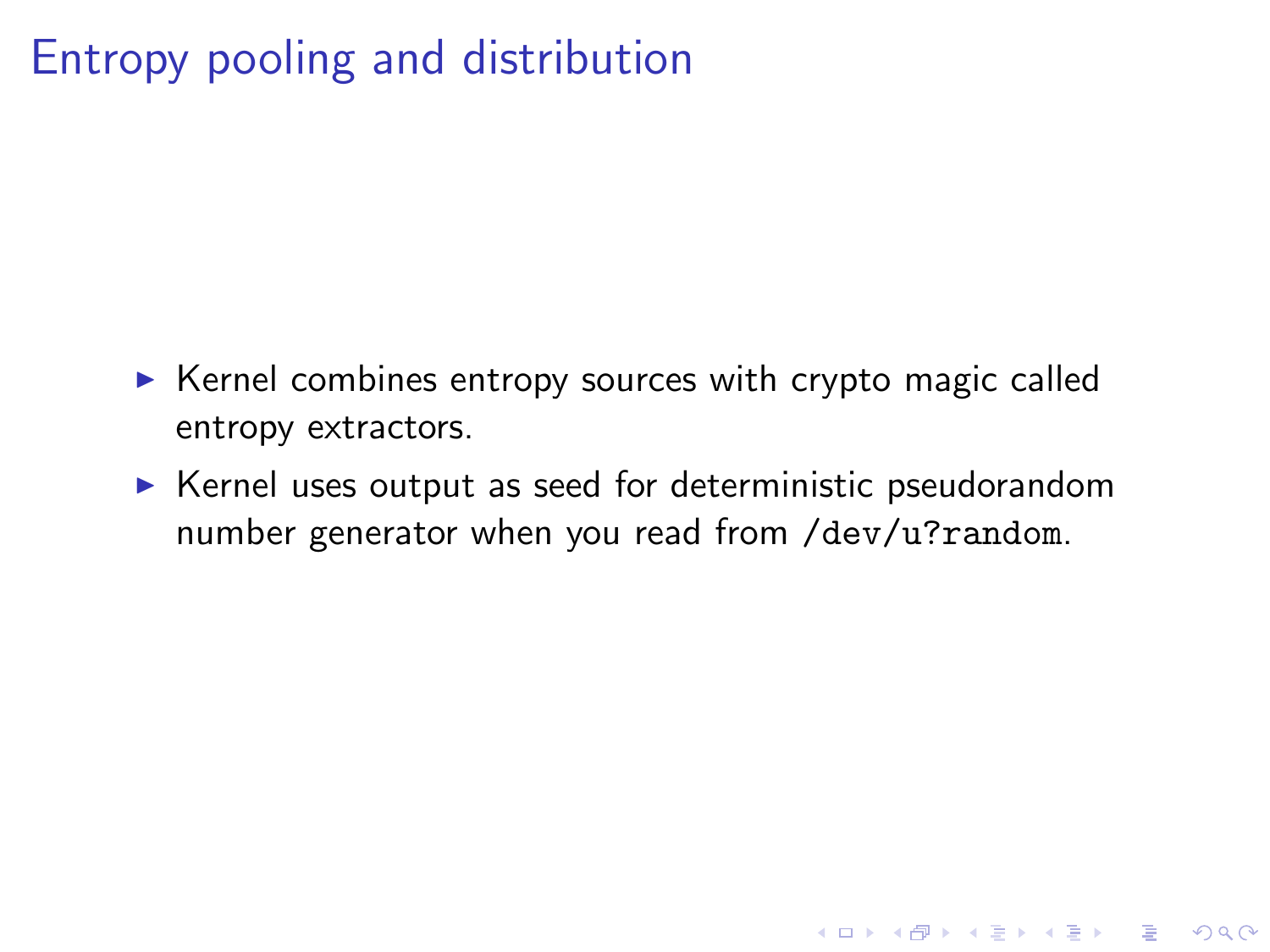## What if there's not much entropy?

- ▶ Your system autogenerated sshd keys from /dev/u?random before you've had a chance to bang on the keyboard like a monkey!
- $\triangleright$  Keys are predictable! Bad guys can guess them and log in! Even Debian is laughing at you! How do we prevent this?

**K ロ ▶ K @ ▶ K 할 X X 할 X → 할 X → 9 Q Q ^**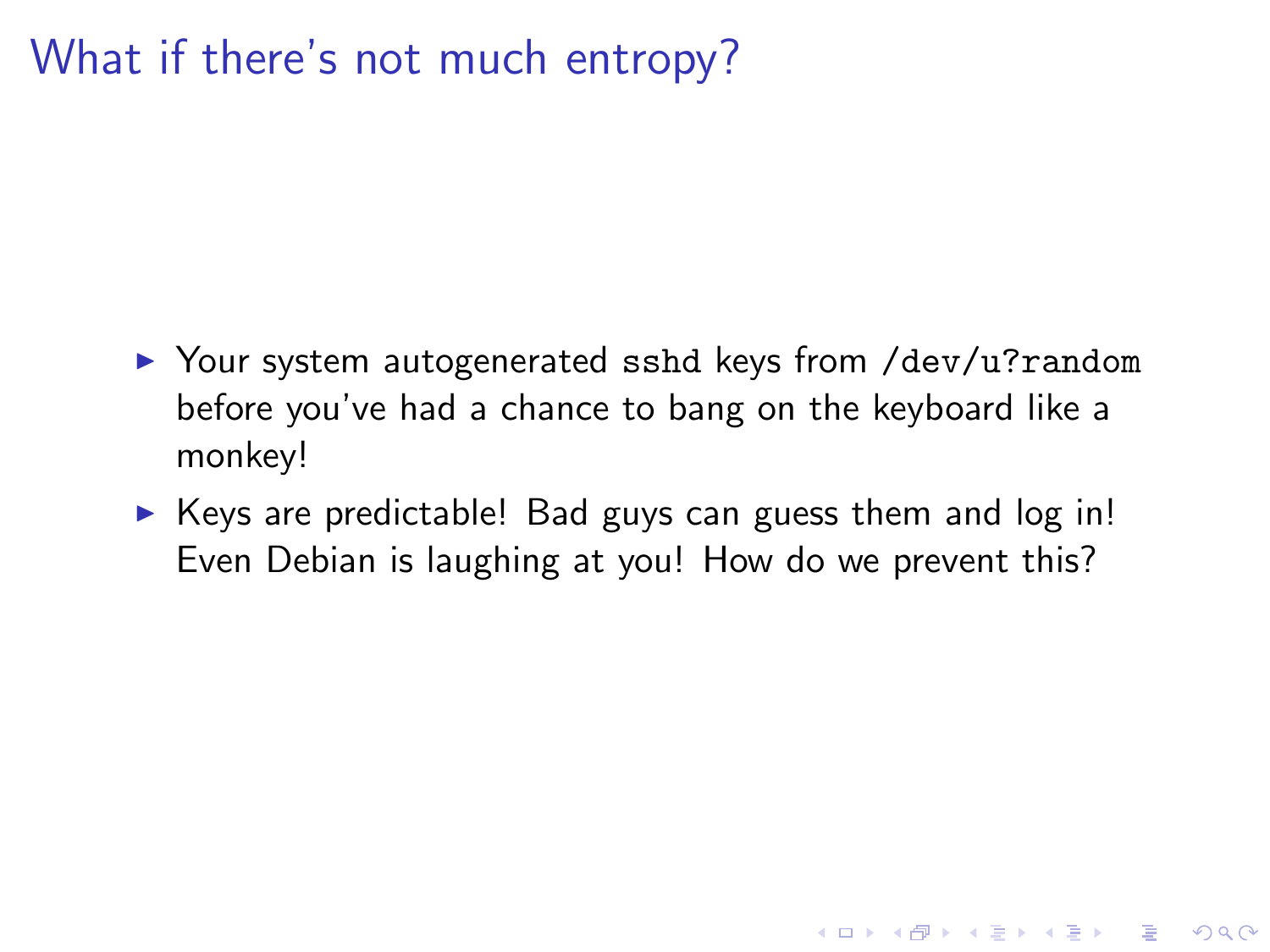#### What if there's not much entropy?

- $\triangleright$  Naïve answer: wait until system is unpredictable enough.
- $\blacktriangleright$  /dev/random traditionally estimates how much entropy the system has observed, and blocks until it reaches a threshold.
- $\triangleright$  Use it as an 'unpredictability barrier': read once from /dev/random and once it unblocks, use /dev/urandom to generate keys.
- $\blacktriangleright$  /dev/urandom never blocks: whatever has been fed into the entropy pool, the kernel uses it to seed a pseudorandom number generator and generate output.

**KORK ERKER ADE YOUR**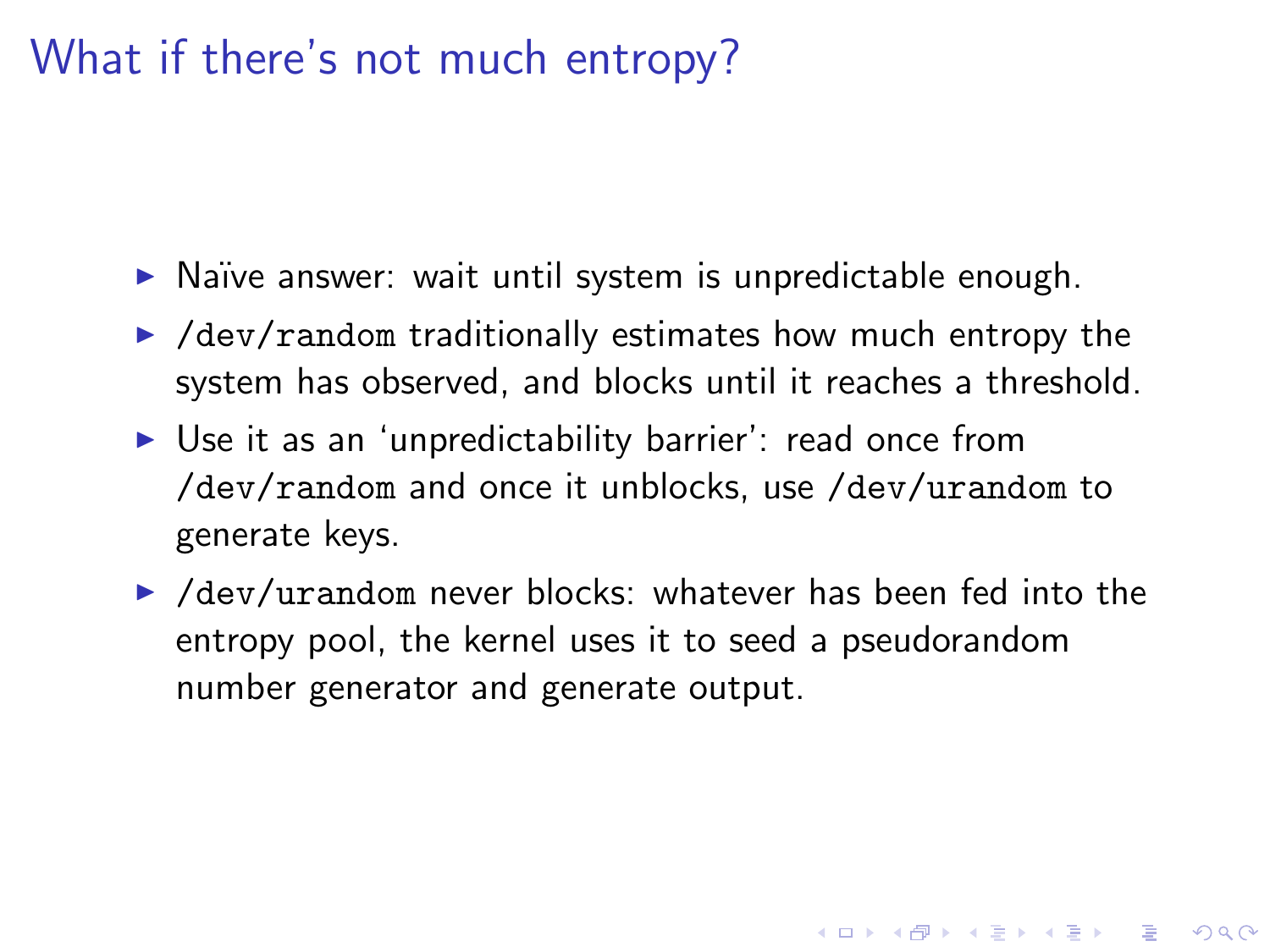#### What if there's not much entropy?

Problem: Can't say whether a *state* is unpredictable. Can only say whether a *process* is unpredictable. (Obligatory Dilbert reference.)

#### http://dilbert.com/strips/comic/2001-10-25/

(Dilbert meets the accounting department's random number generator, a troll who only says 'nine' over and over again. Scott Adams won't let me include his strip verbatim for this noncommercial use without paying him money.)

**KORKAR KERKER EL VOLO** 

Estimating this is a hard problem! No good solution. Typical approaches are ad hoc.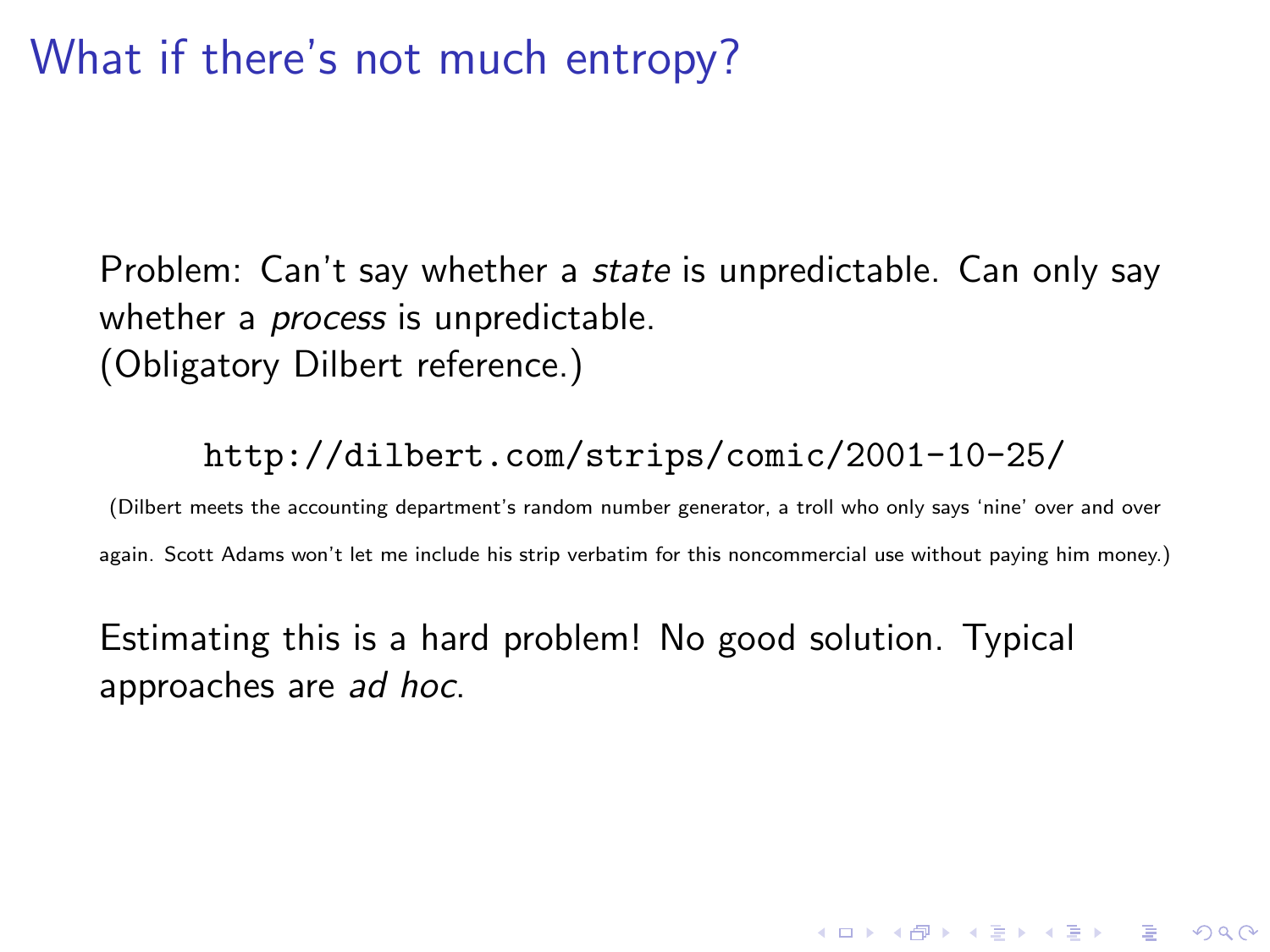## Running out of entropy?

- $\blacktriangleright$  /dev/random *also* traditionally blocks sometimes long after boot.
- $\triangleright$  Original theory was if you read too much from it you run out of entropy, so you'd better wait for more.

**KORK ERKER ADE YOUR** 

- $\triangleright$  But entropy is *not a scarce resource* like oil.
- Entropy is a property of a physical process.
- $\blacktriangleright$  So why block after boot?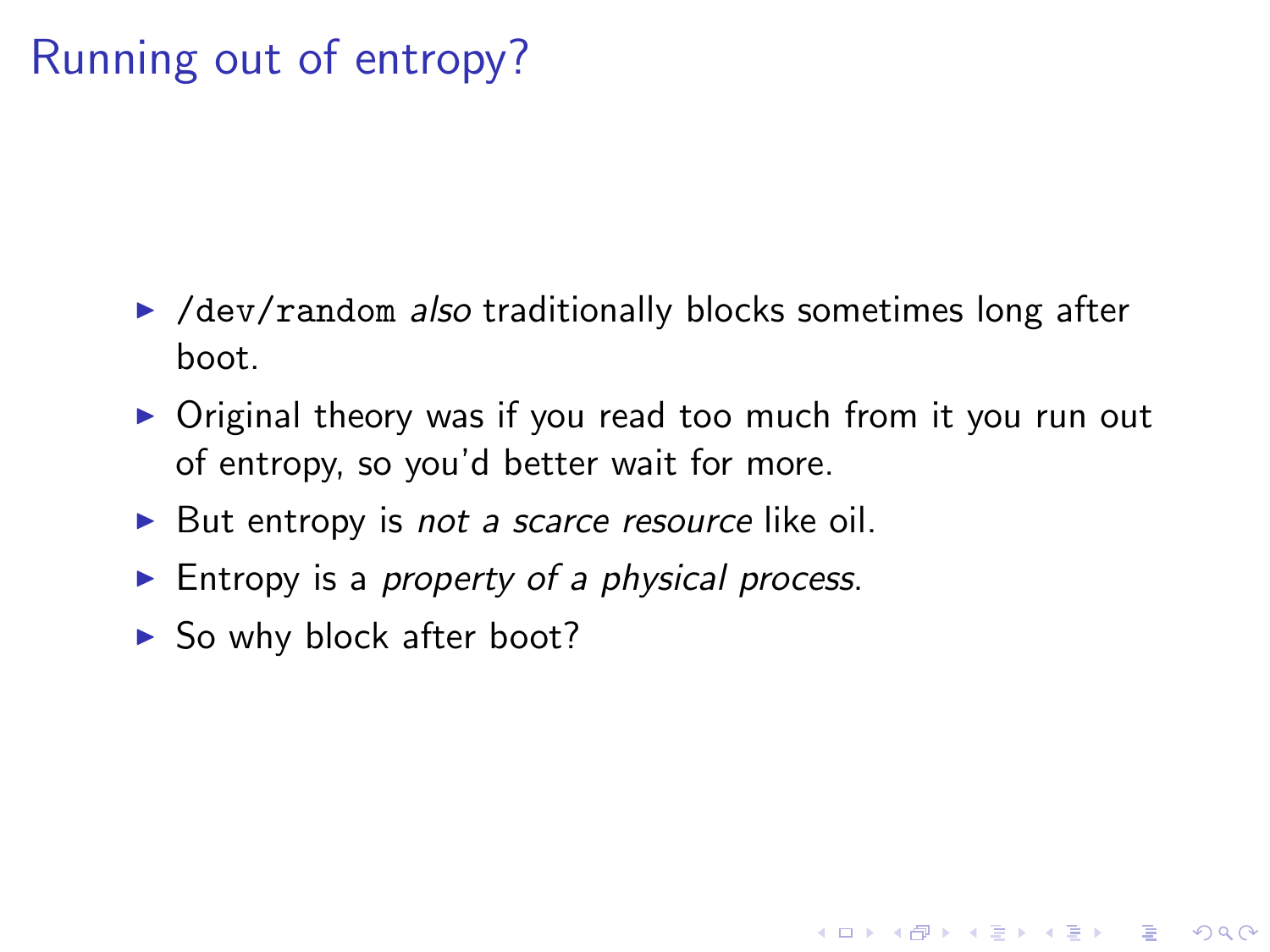## Topping off the entropy tank

- $\blacktriangleright$  /dev/random blocking after boot is still useful!
- If you use it as an unpredictability barrier, you keep your blocking code paths exercised.
- If you use it to generate keys always, you will notice when your application blocks — instead of being told two years from now that it doesn't work on an embedded system you never even heard of because it doesn't have enough entropy at boot!

4 D > 4 P + 4 B + 4 B + B + 9 Q O

 $\triangleright$  But most applications just need /dev/urandom.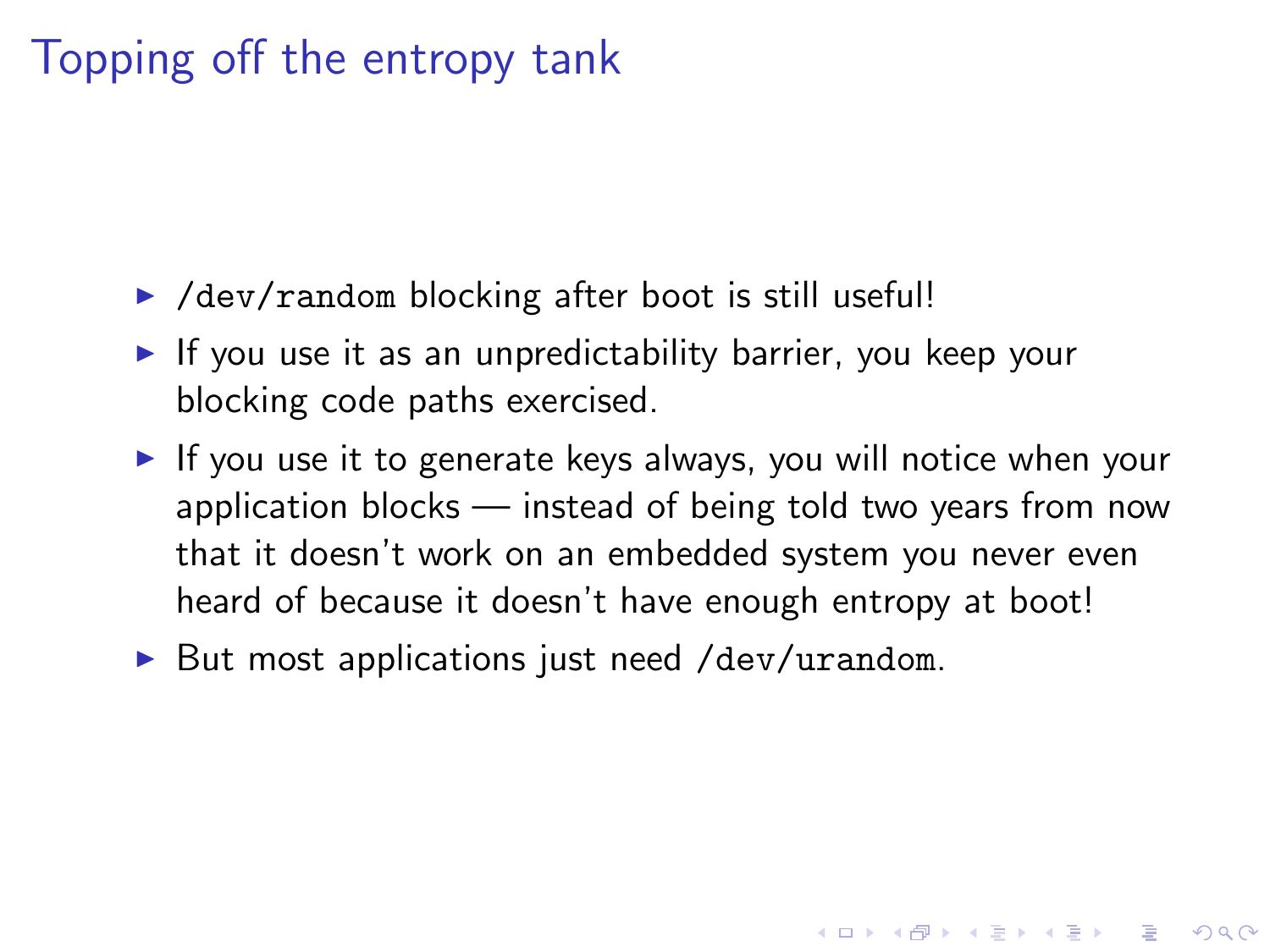## What if there is no entropy?

- $\triangleright$  What if there are no entropy sources?
- $\triangleright$  No disk, no mouse, no keyboard, no monkey.
- $\triangleright$  Kernel is totally deterministic: can't be unpredictable.
- $\triangleright$  Can't usefully serve /dev/u?random.
- Example: embedded appliances (Mining P's  $\&$  Q's).
- $\triangleright$  Solution: save entropy from the factory installer onto small (32-byte) nonvolatile storage on install and shutdown, restore on boot.

**KORK ERKER ADE YOUR** 

 $\triangleright$  This system engineering avoids need for /dev/random as unpredictability barrier.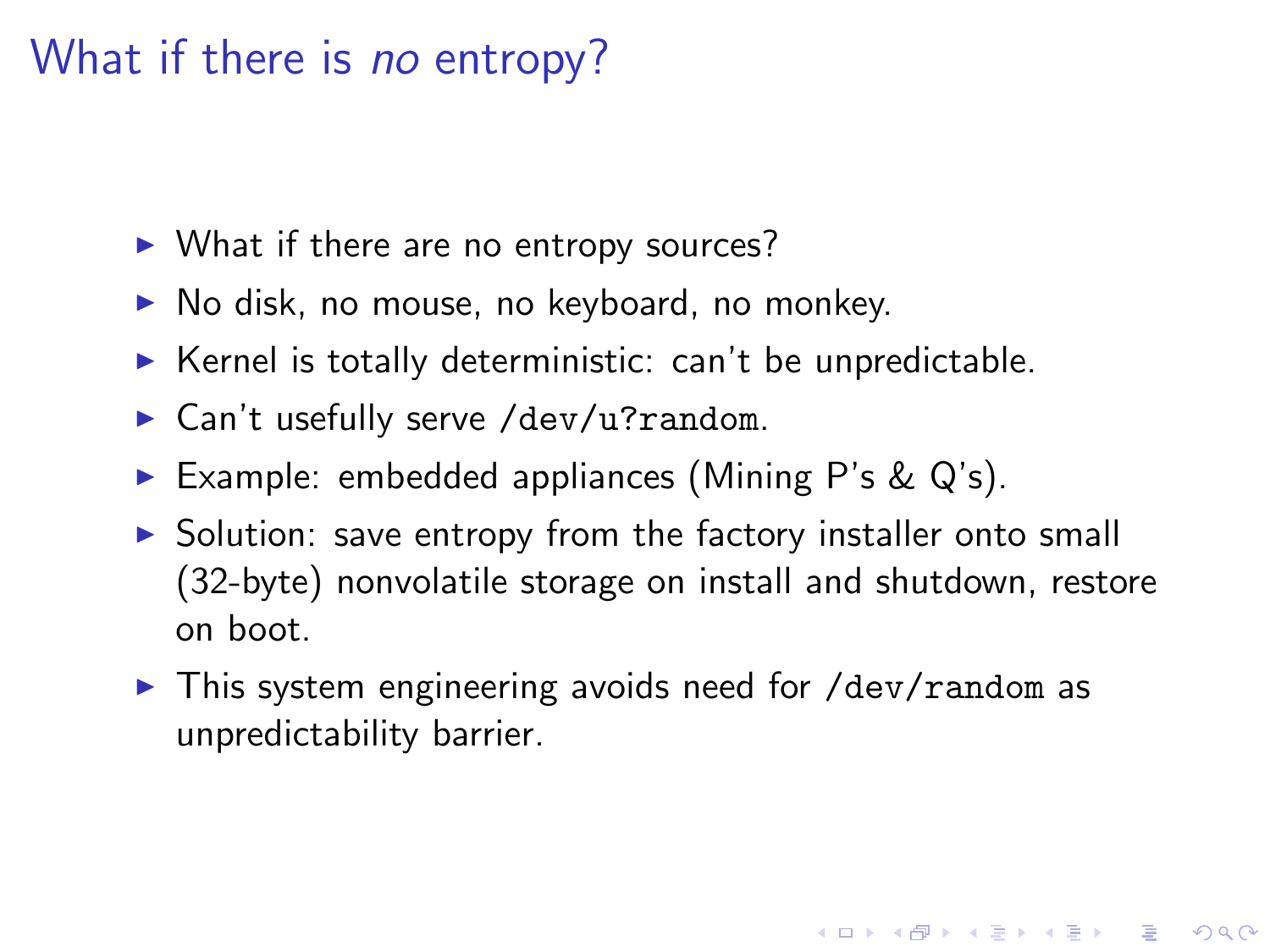#### Exotic threat models

- $\triangleright$  Attacker can influence network packet timings? (Easy.)
- $\triangleright$  Attacker can influence keytrokes and timings?
- $\triangleright$  Attacker can compromise your CPU? (Paranoid view of Intel rdrand!)

Good entropy extractors thwart manipulation of one entropy source or another.

K ロ ▶ K @ ▶ K 할 > K 할 > 1 할 > 1 이익어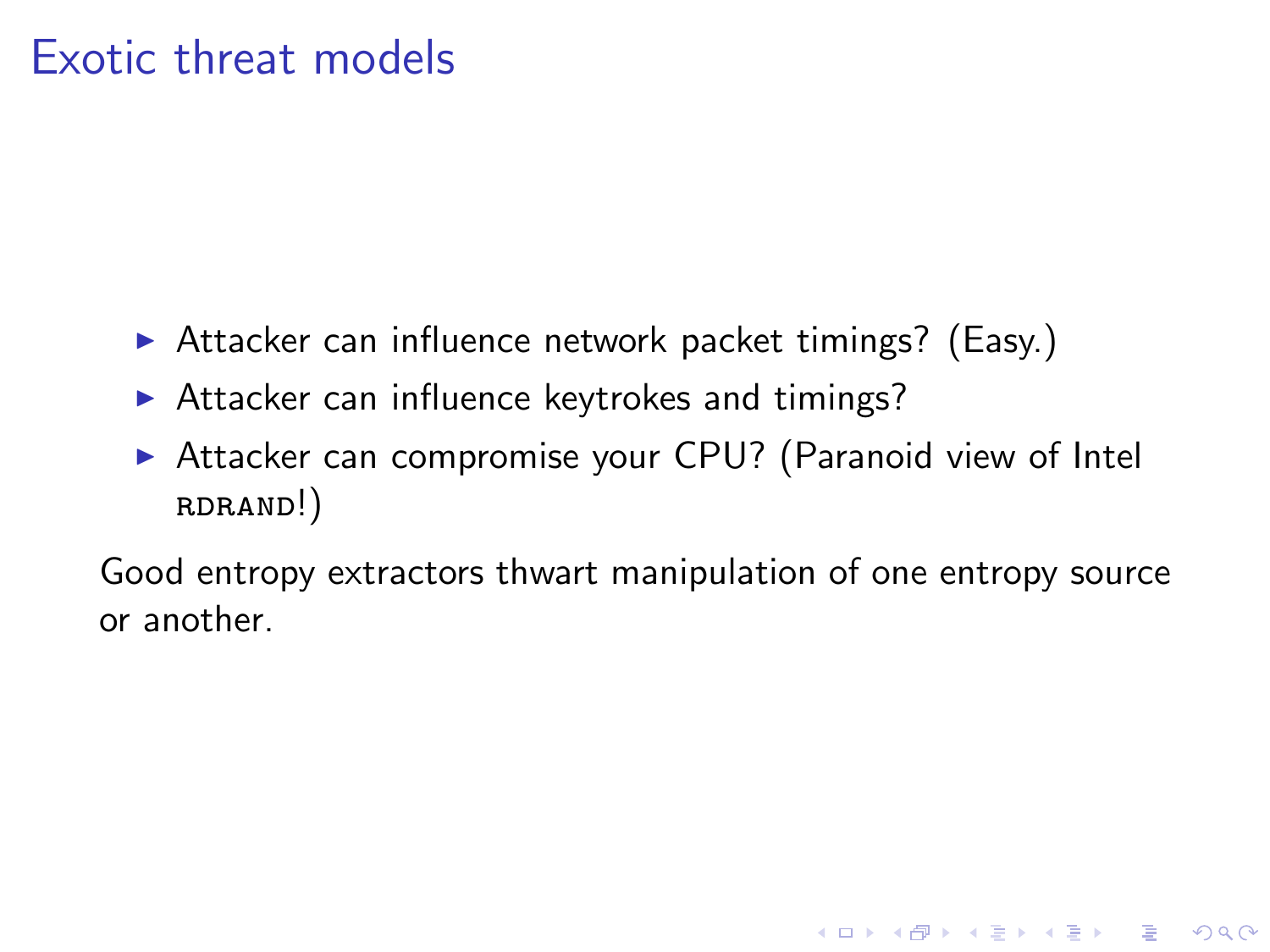#### Hardware random number generators

- ▶ PCI devices: HIFN 7751, Broadcom BCM58xx.
- ▶ SoC on-board devices: Broadcom BCM2385 (Raspberry Pi).

K ロ ▶ K @ ▶ K 할 > K 할 > 1 할 > 1 이익어

 $\triangleright$  CPU instructions: Intel RDRAND, VIA PadLock.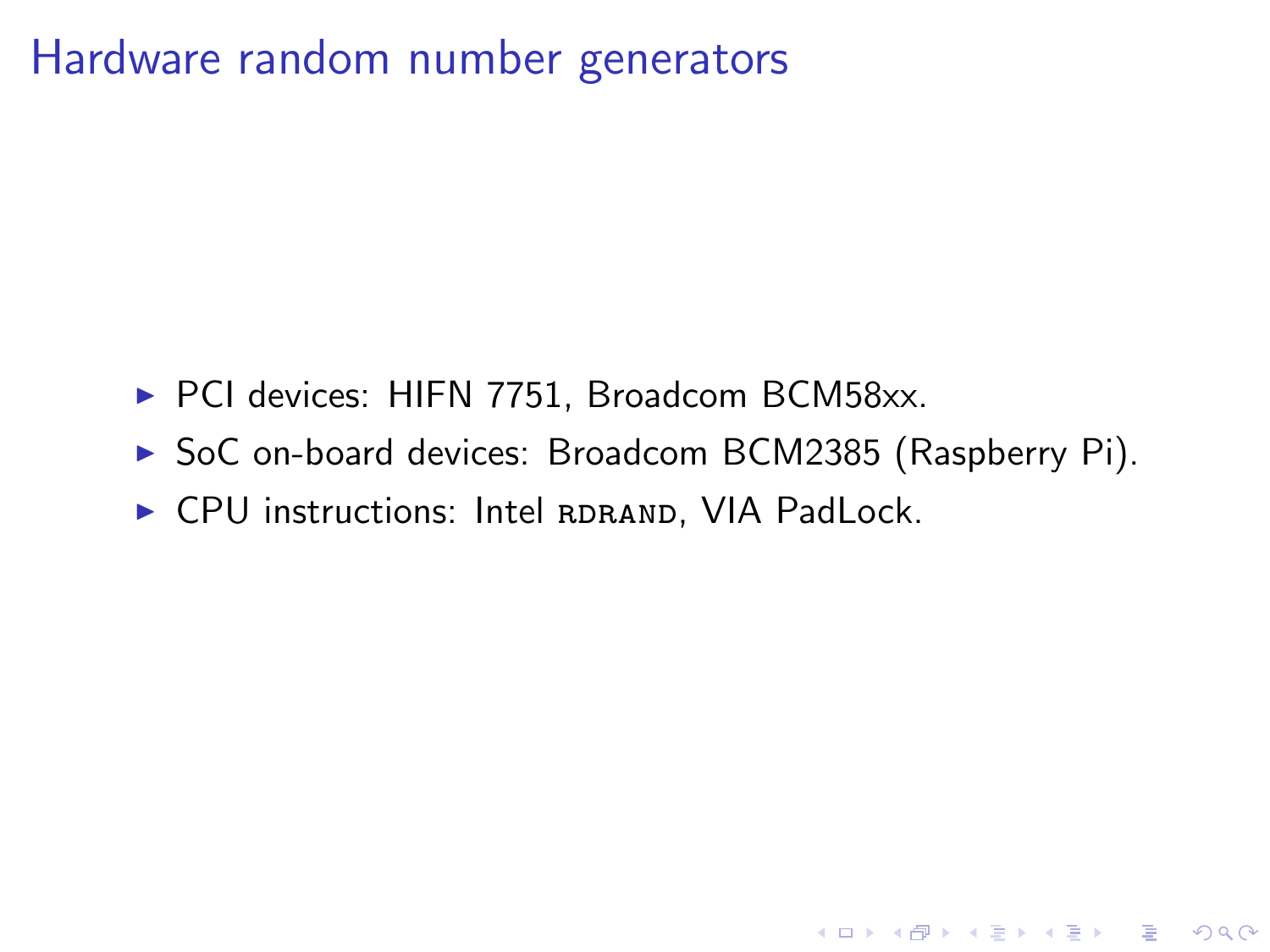Hardware random number generators

- $\blacktriangleright$  ... The coin in your trouser pocket:
	- % echo hhhtttthhththttthhht... >> /dev/random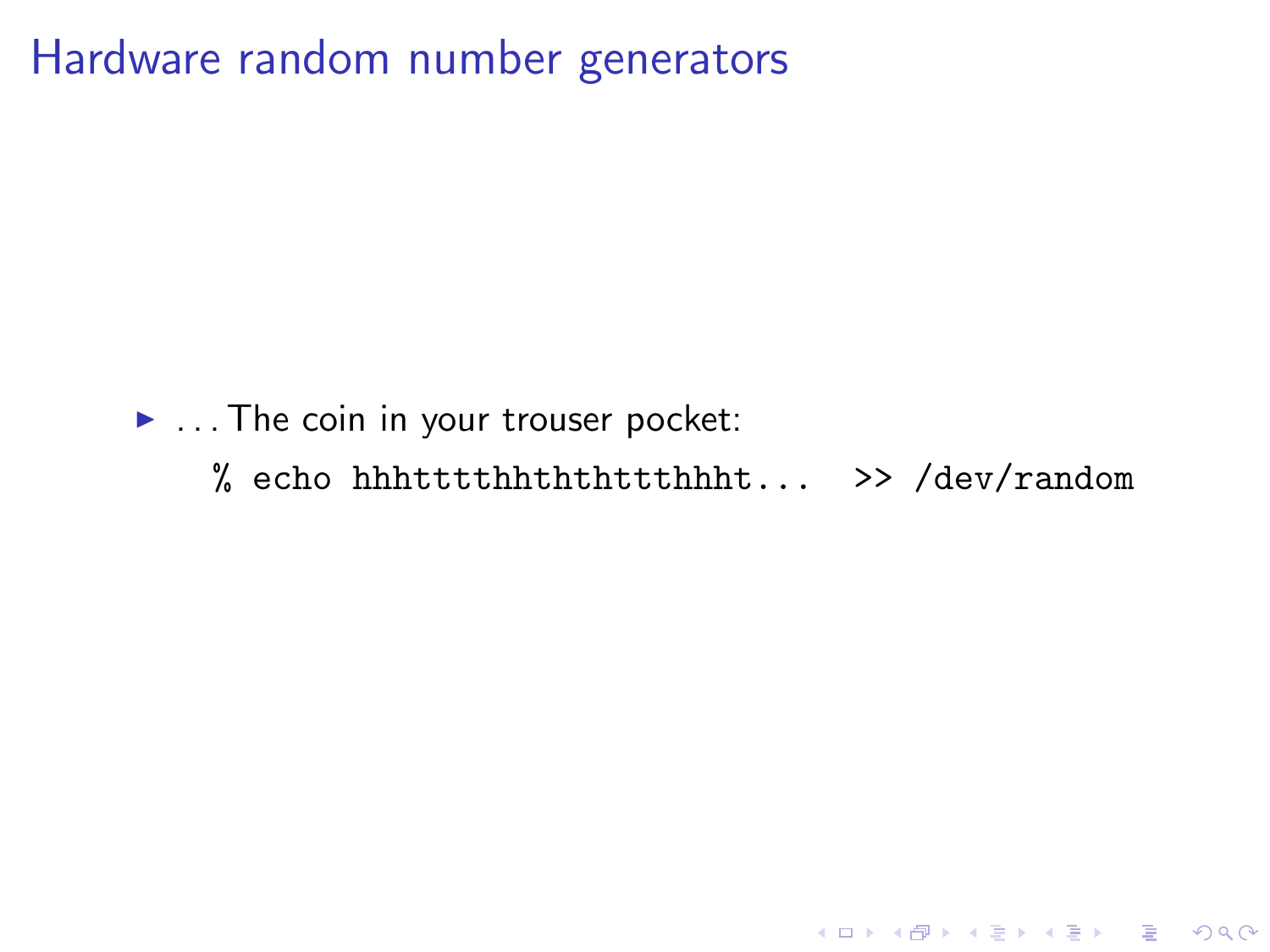## NetBSD

Current code written mainly by Thor Lancelot Simon and me.

- ▶ /dev/u?random uses per-open or per-CPU pseudorandom number generator state, so it scales.
- ▶ Kernel uses slow NIST CTR\_DRBG with AES-128 for key material and /dev/u?random: attacker must never predict unseen outputs.
- $\triangleright$  Kernel uses fast ChaCha8 without backtracking resistance for non-key material, e.g. NFS transaction ids: attacker must not predict new outputs ahead of time, but may predict old ones.
- $\triangleright$  Userland  $arc4$ random(3) API soon to be reimplemented with per-thread state and ChaCha8 instead of global RC4.
- $\blacktriangleright$  (Let me know if you've heard of arc4random(3) being used for key material! I wouldn't recommend it!)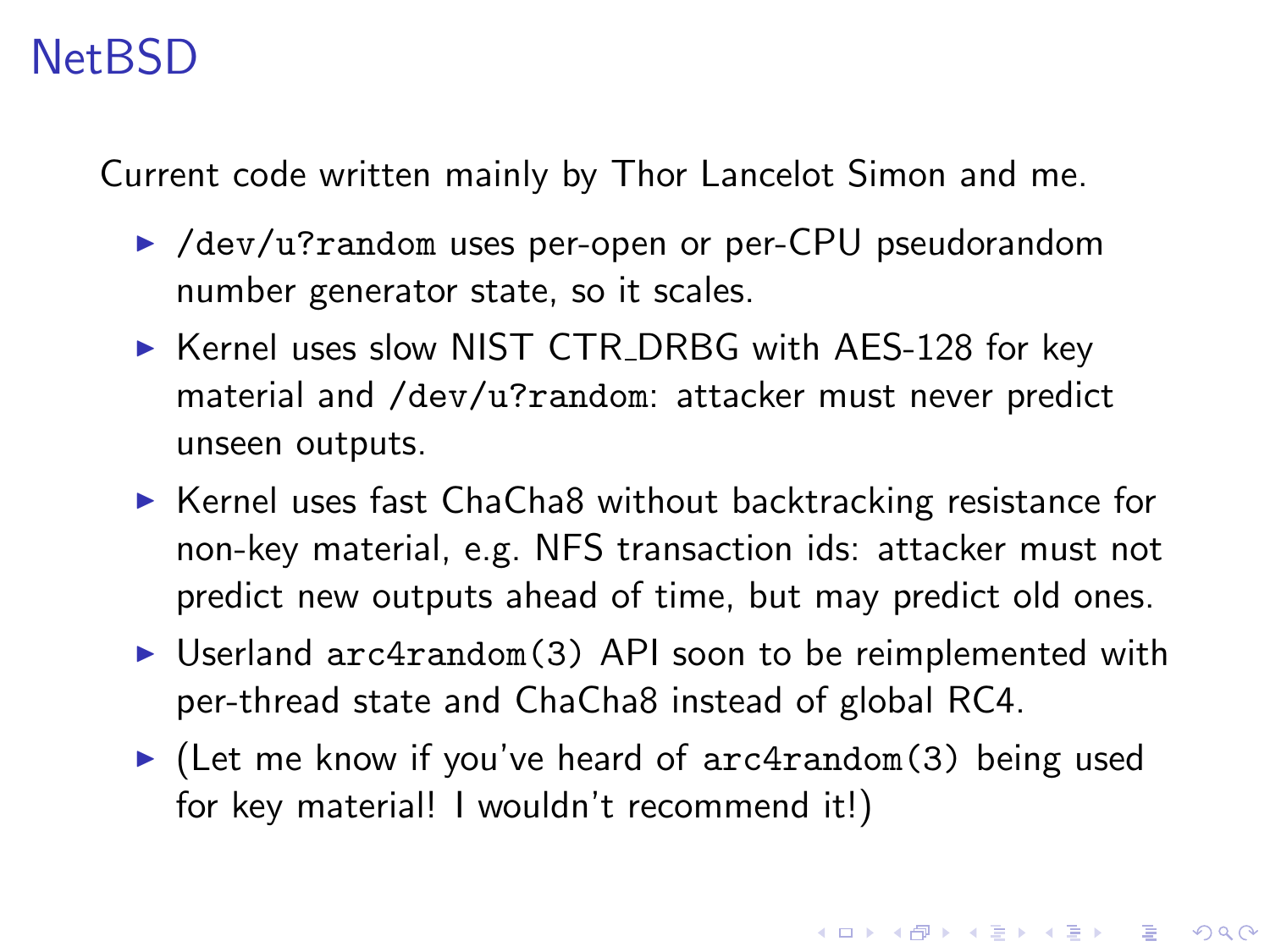#### Questions?

(Use /dev/urandom!)

K ロ X K 메 X K B X X B X X D X O Q Q O